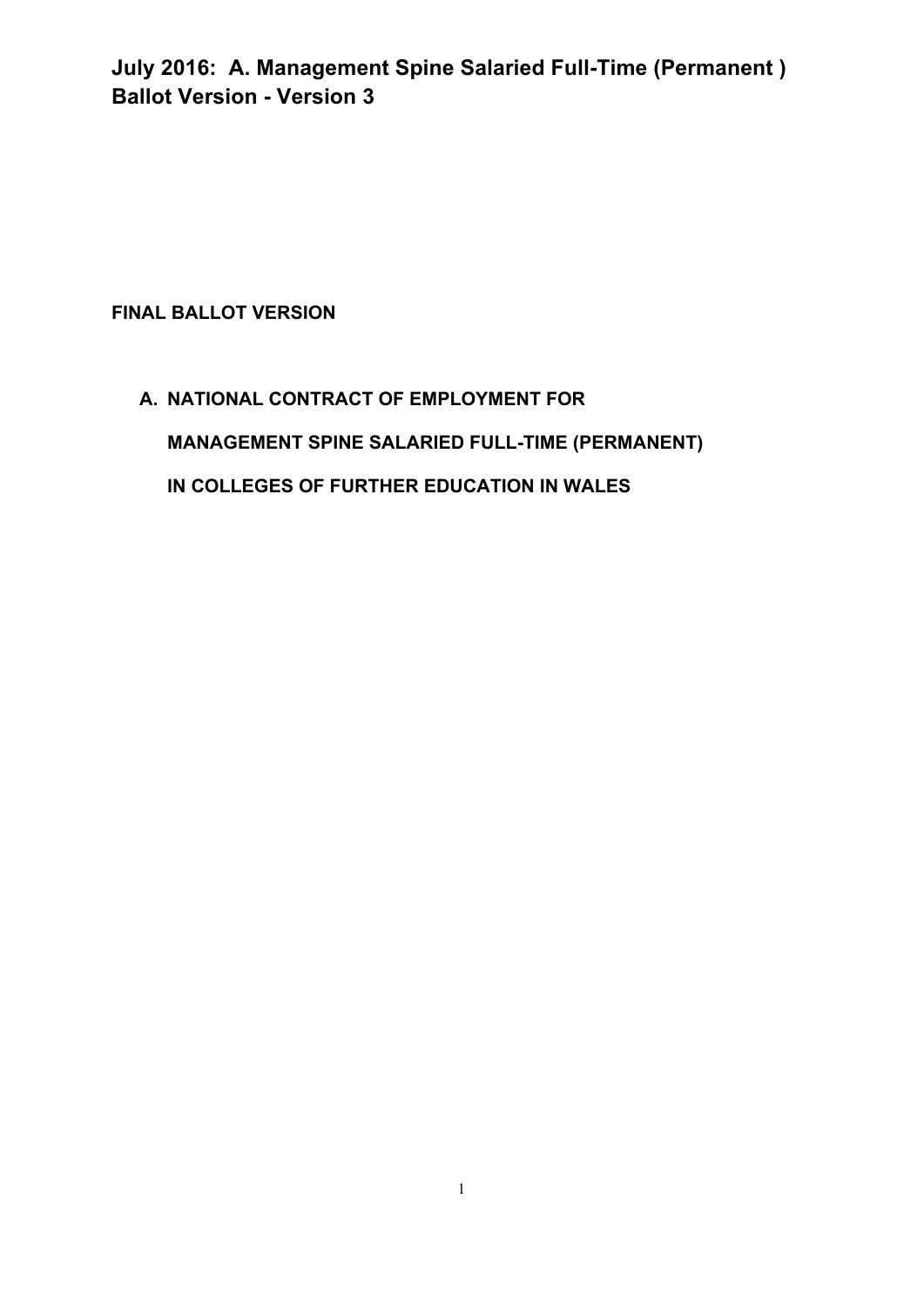**THE EMPLOYER:** [Name and address of Corporation<sup>1</sup>] ("the Corporation") **THE EMPLOYEE: [**Name and address of Employee**] DATE OF ISSUE**: ………………………………………

#### **1. Date of Commencement**

- 1.1 Your permanent employment commenced /shall commence on [•].
- 1.2 Your period of continuous employment [will begin/began] on [ $\cdot$ ].
- 1.3 If you are made redundant your period of service with certain other employers will be aggregated with your service with the Corporation for the purpose of determining your redundancy payment. This is in accordance with the Redundancy Payments (Continuity of Employment in Local Government, Etc) (Modification) Order 1999 as amended from time to time.
- 1.4 Your appointment is made in accordance with the Corporation's recruitment and selection procedures and may be subject to the receipt of a satisfactory enhanced DBS disclosure and two satisfactory professional references.

#### **2. Duration**

The Employment shall continue until terminated in accordance with the provisions contained herein.

#### **3. Probationary Period**

<u> 1989 - Jan Samuel Barbara, margaret e</u>

The first 6 months of your employment will be a probationary period, during which your suitability for the position to which you have been appointed will be assessed. The Corporation reserves the right to extend your probationary period if, in its opinion, circumstances so require. During your probationary period, or at the end of it, your employment may be terminated either by you or by the Corporation on giving one month's written notice. You will be deemed to have passed your probationary period unless you are notified otherwise in writing.

 $1$  Not all colleges have Corporations. In this document the term 'Corporation' includes governing bodies or other supervisory boards.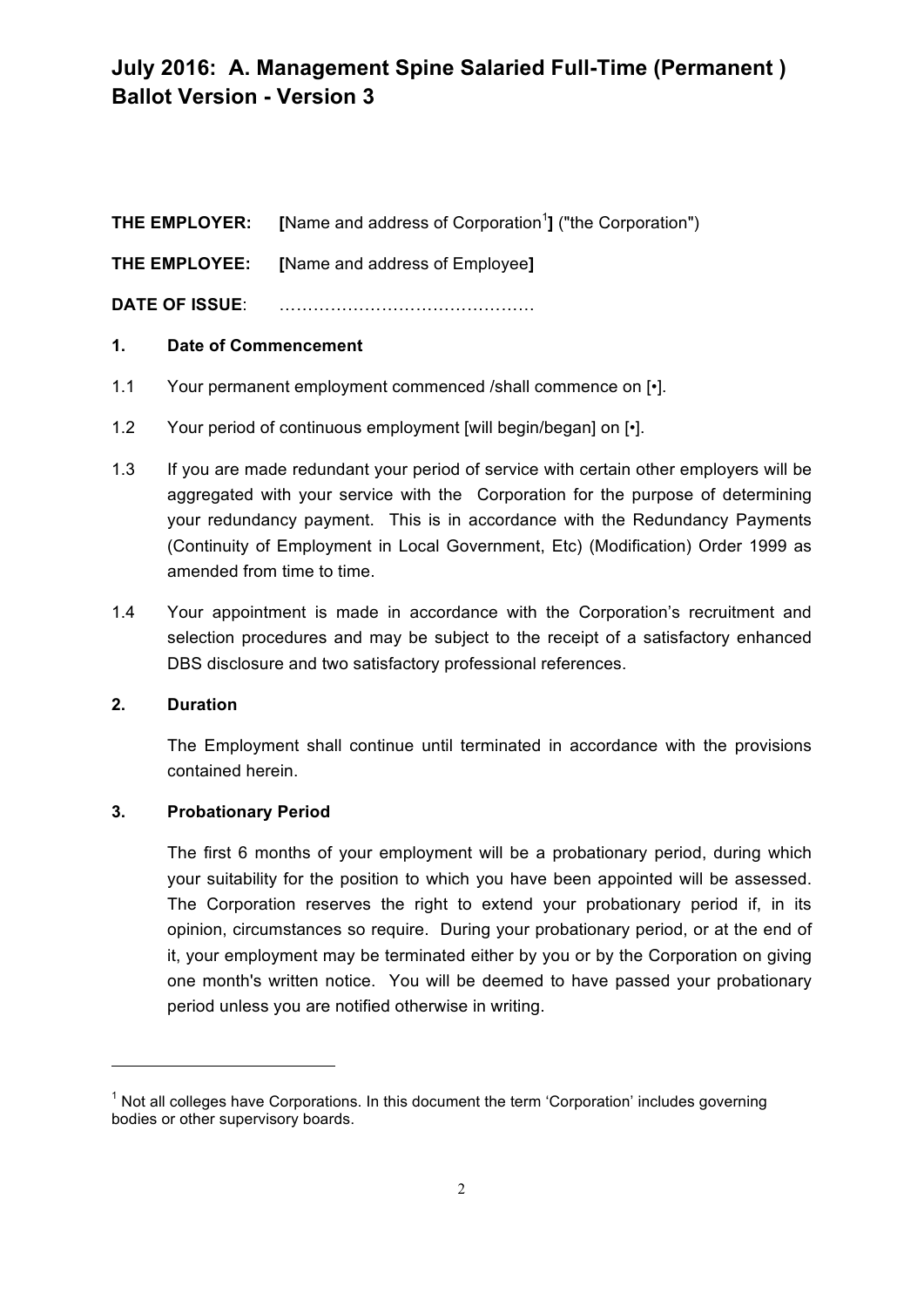### **4. Duties**

- 4.1 You will be employed as [job title] and your duties are those as specified within your Job Description together with any lawful and reasonable instruction given to you.
- 4.2 You may be required in pursuance of your duties to perform services not only for the Corporation but also for any Subsidiary which the Corporation has or may acquire in the future.
- 4.3 You are expected to work flexibly and efficiently, to maintain the highest professional standards and to promote and implement the policies of the Corporation consistent with the role.
- 4.4 You will be expected to comply with any policies and procedures commensurate with your role which the Corporation may from time to time issue to ensure the efficient operation of its business and the welfare and interests of its students and employees**.**

### **5. Remuneration**

- 5.1 Your salary will be [£INSERT•] per annum, in accordance with the national pay scale pertinent to your role with your appointment on (grade). Your salary is payable monthly in arrears by direct credit transfer.
- 5.2 Any salary progression will be determined in accordance with the salary scales set out in the national pay scales pertinent to your role.

### **6. Place of Work**

- 6.1 Your primary place of work will be the Corporation's premises at [INSERT •]. [Your duties will also require you to work at [INSERT] list the locations].
- 6.2 In the event that there is an organisational need to change your primary place of work on an indefinite basis, this will be subject to consultation and agreement with you.

### **7. Mobility**

7.1 There may also be a business need to travel and work on a temporary basis at any premises which the Corporation currently has or may subsequently acquire or at any premises at which it may from time to time provide services. This would be subject to discussion and agreement giving due regard to the following considerations:

- The location and arrangements for travel and subsistence;

- The length of the working day with increased travel time;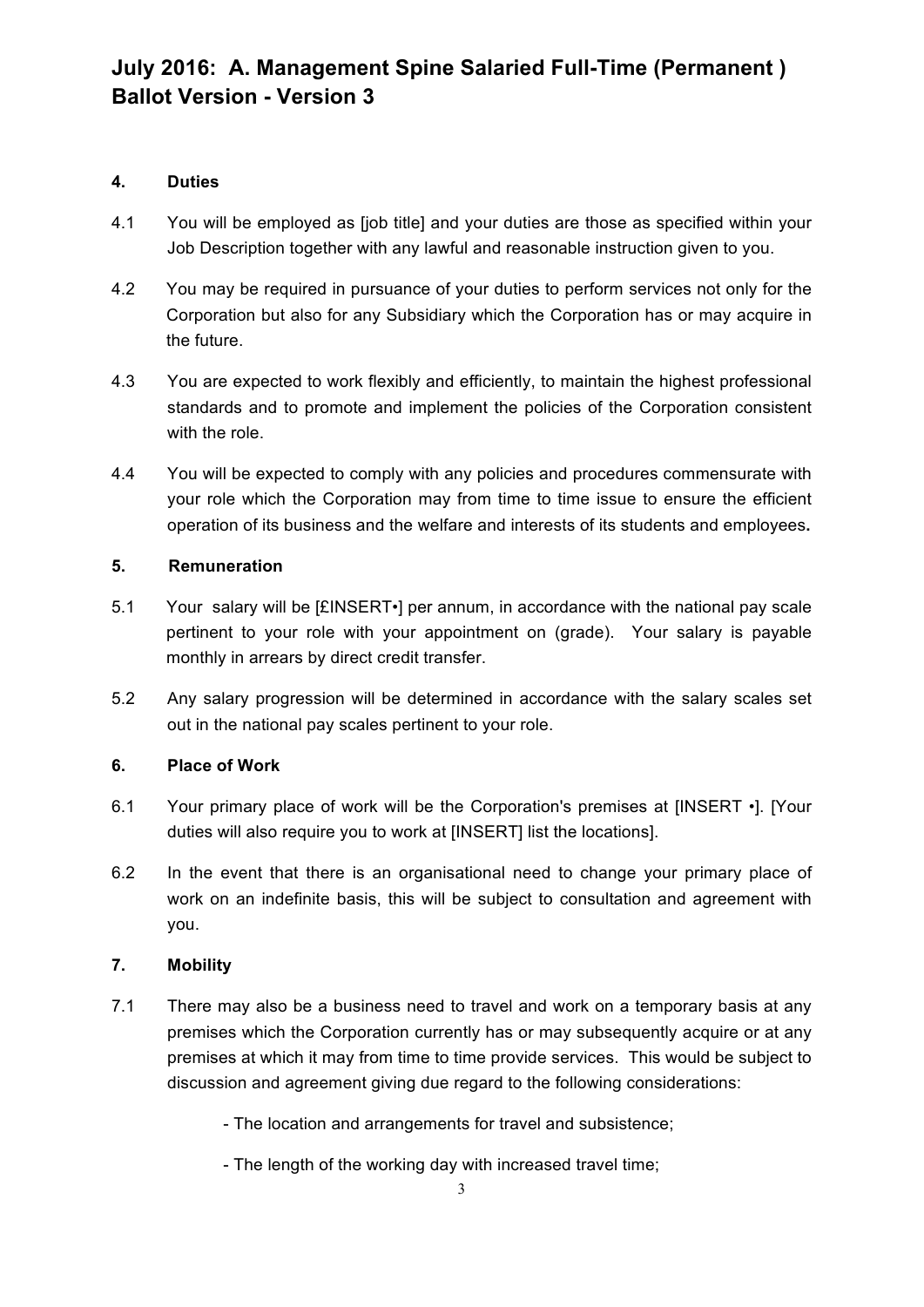- The hours of work;
- The timescale and duration of the proposed arrangements;
- The employee's personal and family circumstances.
- 7.2 From time to time you may be required to travel and work on a temporary basis at locations outside the UK and for a period of no more than 4 weeks subject to the arrangements set out in Clause 7.1.

#### **8. Appraisal and Continuing Professional Development**

- 8.1 You are required to participate in the staff appraisal scheme approved by the Corporation;
- 8.2 You are required to participate in reasonable arrangements for your further training and development.
- 8.3 Full details of the Corporation's policy in relation to Continuing Professional Development can be found at [INSERT link].

#### **9. Requirement for Teaching Qualification**

There is no teaching requirement attached to this post and a teaching qualification is not required.

OR

- 9.1 You are required to teach under this post. You are therefore subject to the teaching qualifications prescribed by the Further Education Teachers Qualifications (Wales) Regulations 2002, as amended from time to time.
- 9.2 The Corporation will review with you, either prior to commencement of employment or shortly thereafter, the qualifications required for the post that you are to fill and will provide such assistance as it deems reasonable to enable you, if required, to secure requisite qualifications. In the event that you fail to secure the requisite qualifications within the period specified in the Regulations, the Corporation may have no alternative but to terminate your employment and to this end the Corporation reserves the right notwithstanding any other provisions of this contract, to terminate your employment by giving notice in accordance with Clause 35.1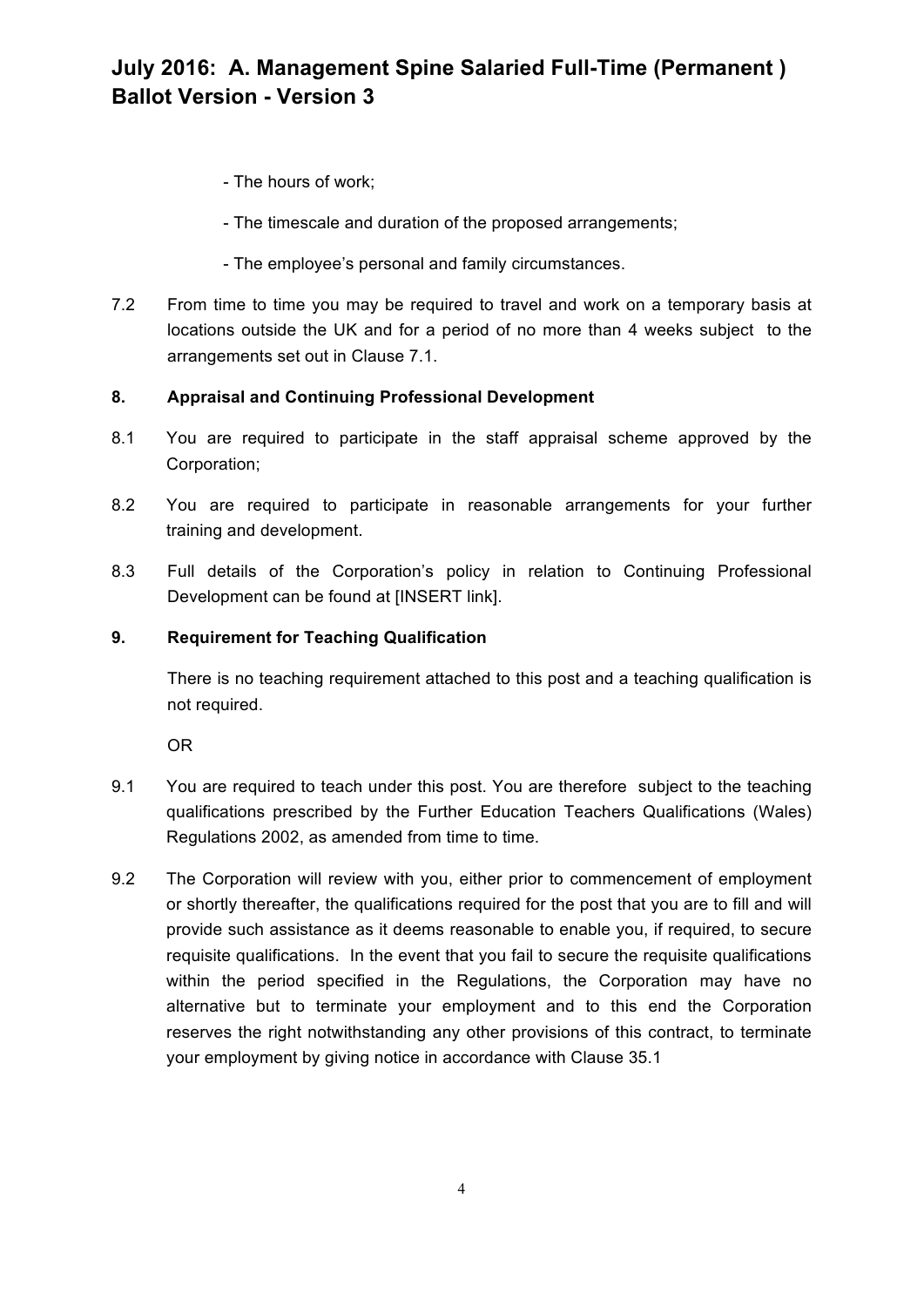#### **10. Working Hours**

- 10.1 You will be expected to work such hours as are reasonably necessary for the proper performance of your duties and responsibilities, with a normal working week of 37 hours. The normal working week is Monday to Friday and in some cases Saturday, by agreement.
- 10.2 You may be required to work additional hours for which you will not be paid overtime. However, any agreed hours in excess of 37 will be covered by time off in lieu (TOIL) arrangements in accordance with the Corporation's policy.
- 10.3 You may sometimes be requested to work on a Bank or Public Holiday, in which case you will be given time off in lieu, should you agree to this, or payment in accordance with the Corporation's policy.

#### **11. Holidays**

- 11.1 You are entitled to 37 days paid annual leave in each holiday year (being the period from 1st September to 31st August), and 8 Bank and Public Holidays normally observed in Wales. Your annual leave will accrue on the basis of  $1/12<sup>th</sup>$  of your annual entitlement for each month of completed service.
- 11.2 The Corporation reserves the right to schedule a number of closure days in the Annual Calendar, in the interest of efficiency. Where the total number of such days do not exceed 5 per annum, you will not be required to use your annual leave entitlement. Where the Corporation schedules more than 5 such days per annum, days in excess of 5 must be taken as part of your annual leave.
- 11.3 The timing of all holidays is subject to the agreement of your line manager. You are required to submit an outline schedule of any significant holidays, where possible before 31st October in any holiday year.
- 11.4 If, on the termination of your employment, you have exceeded your accrued holiday entitlement including Bank and Public holidays up to the date of termination, the Corporation will be entitled to deduct the excess from your final salary payment calculated at a rate of  $1/260<sup>th</sup>$  of your salary for each of the excess days. If you have any unused holiday entitlement, the Corporation will require you to take it during your notice period unless it agrees to pay you the appropriate sum in lieu.
- 11.5 If the Corporation terminates your employment, by reason of gross misconduct in accordance with Clause 35.3, any payment due for outstanding holiday entitlement shall be limited to your statutory entitlement under the Working Time Regulations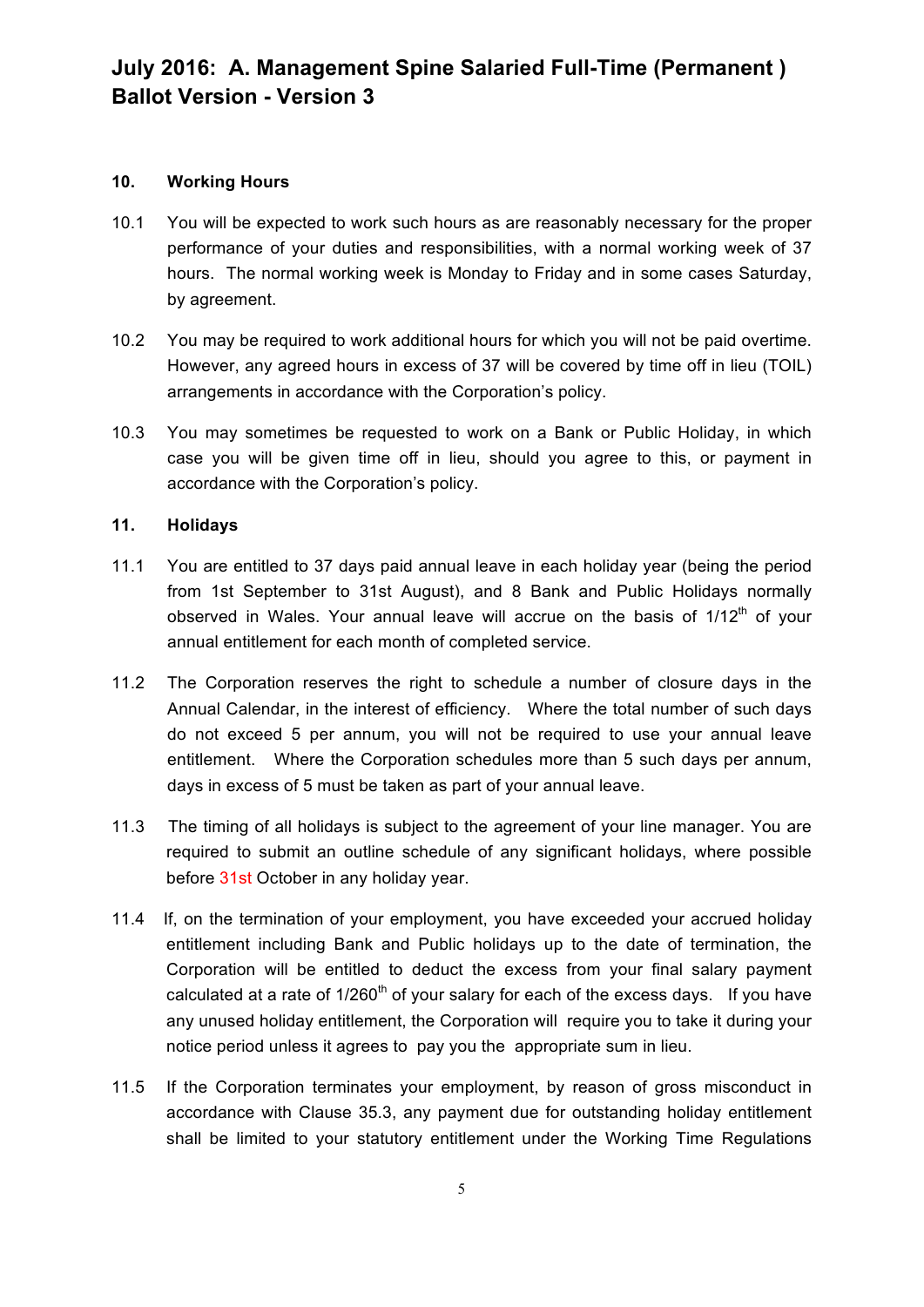1998. Any paid holidays (including Bank and Public holidays) taken shall be deemed first to have been taken in satisfaction of that statutory entitlement.

- 11.6 If either party has served notice to terminate the appointment, the Corporation may require you to take any outstanding holiday entitlement during the notice period. Any outstanding holiday entitlement shall be deemed to be taken during any period of garden leave under Clause 35.4
- 11.7 Holiday entitlement for one holiday year cannot be taken in subsequent holiday years unless otherwise agreed by the Principal. In some exceptional cases up to 5 days may be rolled forward, but only with the agreement of the Principal. Failure to take holiday entitlement in the appropriate holiday year will lead to forfeiture of any accrued holiday without any right to payment in lieu thereof*.*
- 11.8 If you are not able to take holiday entitlement due to sickness, accrual of holiday entitlement will be restricted to 28 days pursuant to the statutory requirements of the Working Time Regulations 1998 which will be paid in lieu (on termination of employment only) or carried over by agreement with Corporation's Human Resources on receipt of confirmation from your G.P.

#### **12. Expenses**

Expenses which you incur in the proper performance of your duties will be reimbursed by the Corporation providing that they have been approved in advance by your line manager and are matched by signed and approved receipts in accordance with the Corporation's Financial Regulations which can be obtained from [INSERT LOCATION].

#### **13. Pension**

#### *Either:-*

You will automatically become a member of the Teachers' Pension Scheme (TPS) subject to its terms and conditions from time to time in force. You may elect to opt out of the scheme at any time. Further details may be obtained from the TPS. The TPS is contracted out of the State Earnings Related Pension Scheme. It follows that as a member of the TPS a contracting out certificate under the Social Security Pensions Act 1975 will be in force in respect of your employment. If you opt out of the TPS, the Corporation is still obliged to comply with the employer duties under Part 1 of the Pensions Act 2008 and it will automatically enrol or re-enrol you into a Pension scheme as and when required by law.

*Or:-*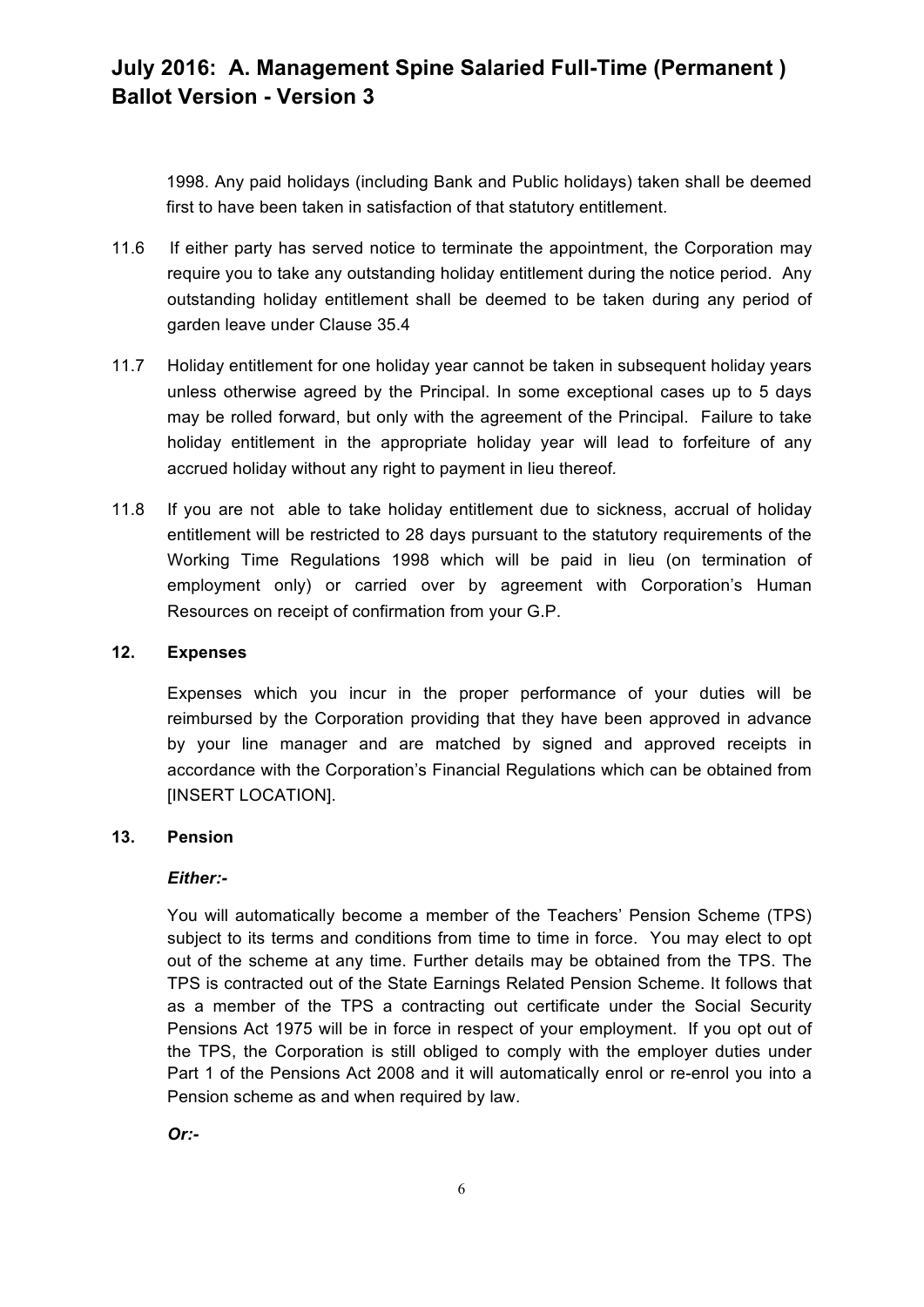You will automatically become a member of the Local Government Pension Scheme (LGPS) subject to its terms and conditions from time to time in force. You may elect to opt out of the scheme at any time. Further details may be obtained from the LGPS. If you opt out of the LGPS, the Corporation is still obliged to comply with the employer duties under Part 1 of the Pensions Act 2008 and it will automatically enrol or re-enrol you into a Pension scheme as and when required by law.

#### **14. Deductions**

For the purposes of the Employment Rights Act 1996, you hereby authorise the Corporation to deduct from your salary or any other payments due to you any agreed sums due from you to the Corporation, including any overpayments, loans or advances made to you by the Corporation. You will be provided with a deduction schedule accordingly.

#### **15. Sickness**

- 15.1 If you are absent from work due to sickness or injury, you may be eligible to receive sick pay in accordance with the Corporation's Sickness Policy. Further details in respect of sickness may be obtained from [INSERT LOCATION]
- 15.2 The payment of sick pay is subject to your compliance with the Corporation's rules for the notification and verification of sickness absence, which are set out in the Sickness Policy.
- 15.3 The Corporation has the right to require you to attend a medical examination by a doctor or occupational health specialist nominated by the Corporation, in particular but not limited to circumstances where you are absent on long term sickness. The Corporation reserves the right to cease to make payments of sick pay in the event that you repeatedly fail to attend at such an appointment having been requested to do so, without reasonable justification.
- 15.4 If you receive compensation following an injury or accident which occurred outside work for loss of earnings, you will be required to repay to the Corporation compensation paid for such loss of earnings, up to the value of sick pay received less your statutory entitlement.

#### **16. Maternity Leave**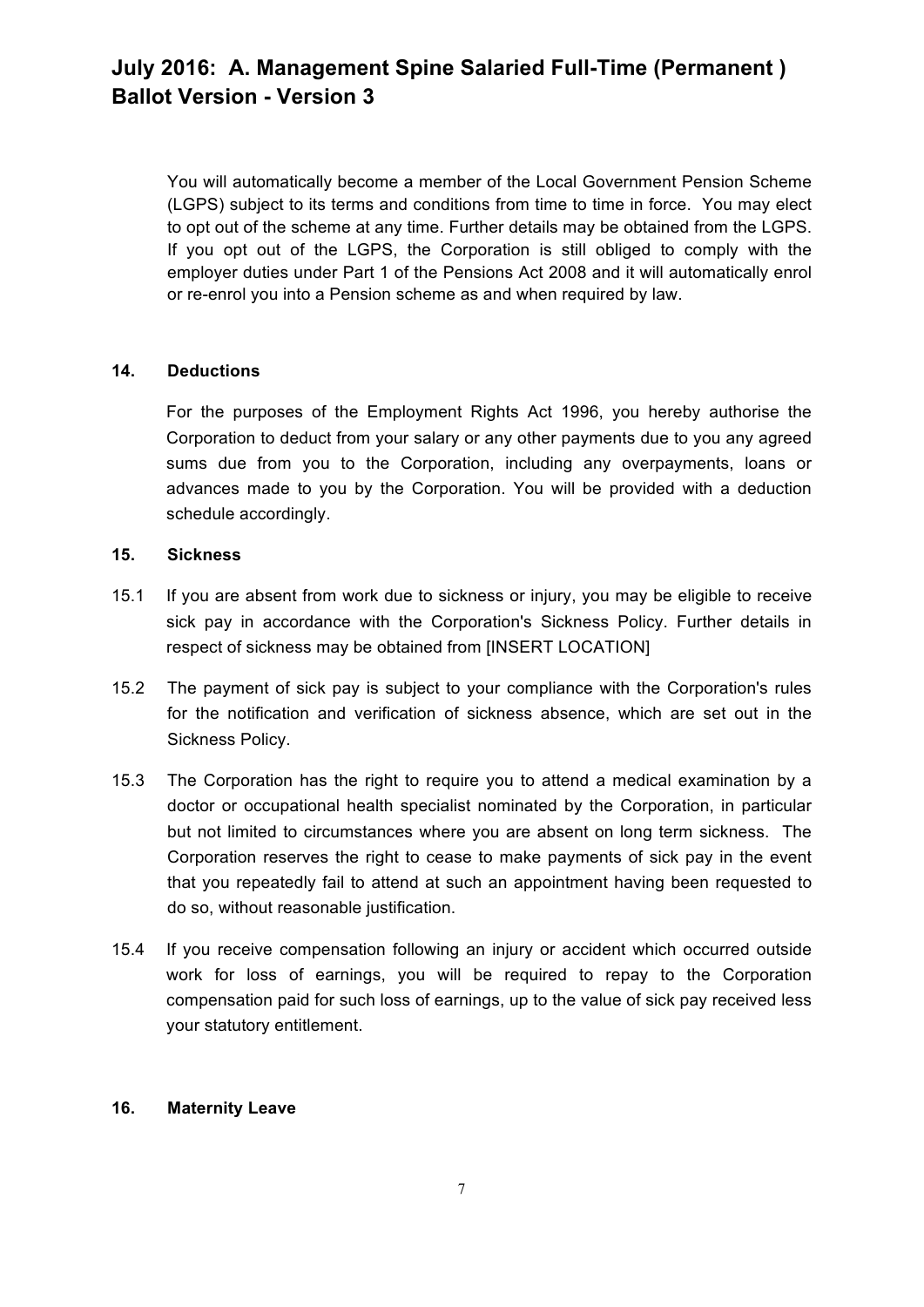If you become pregnant, you will be eligible to take maternity leave and may qualify for employer and/or statutory maternity pay. Full details of the Corporation's Maternity Policy and the procedures with which you must comply in order to exercise your rights under it are available from [INSERT LOCATION].

#### **17. Paternity Leave**

Where your Spouse/Partner becomes pregnant, you will be eligible to take paternity leave and receive paternity pay. Full details of the Corporation's Paternity Leave Policy and the procedures with which you must comply in order to exercise your rights under it are available from [INSERT LOCATION].

#### **18. Parental Leave**

You will be entitled to take parental leave in accordance with the Maternity and Parental Leave Regulations 1999, as amended, or alternatively in accordance with any policy or procedure on this subject which has been adopted by the Corporation. Further details in respect of parental leave may be obtained from [INSERT LOCATION].

#### **19. Adoption Leave**

If you adopt a child, you may be eligible to take adoption leave and receive adoption pay. Full details of the Corporation's Adoption Policy and the procedures with which you must comply in order to exercise your rights under it are available [INSERT LOCATION].

#### **20. Health and Safety**

The Corporation recognises and accepts its responsibilities as an employer to ensure, so far as is practicable, the health, safety and welfare of all its employees. A copy of the Health and Safety Policy, subject to amendment from time to time, can be obtained from [INSERT LOCATION]. You are responsible for familiarising yourself with the policy and adhering to the health and safety rules in the workplace.

#### **21. Exclusivity of Service**

- 21.1 You are required to devote your time, full attention and abilities to your duties during your contracted working hours and to act in the best interests of the Corporation at all times.
- 21.2 Written permission by the Principal or nominee must be given before entering into any agreement to undertake any paid activity or employment on behalf of another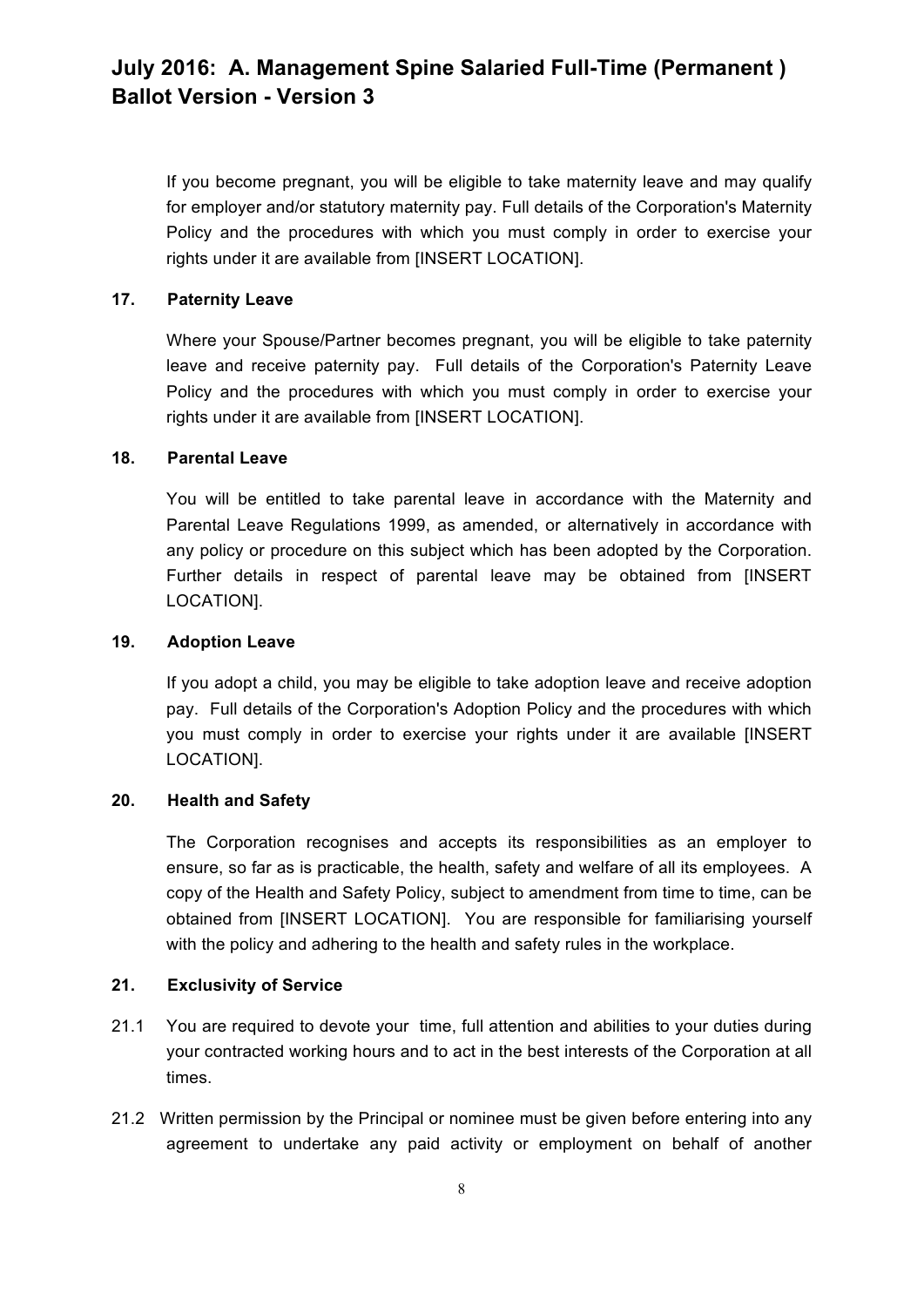organisation or person. This includes any such paid activity or employment that commenced before your employment under this contract.

21.3 Where paid leave of absence is granted to undertake activity for another organisation, any payment (expenses exempt) received in respect of that activity must be transferred to the Corporation.

### **22. Confidentiality**

- 22.1 You shall not either during your employment (except in the proper performance of your duties), nor at any time after its termination, use for your own purposes (or for any purposes other than those of the Corporation) or divulge to any person, corporation, company or other organisation whatsoever any confidential information belonging to the Corporation or to any Subsidiary or relating to its or their affairs or dealings which may come to your knowledge during your employment. This restriction shall cease to apply to any information or knowledge which may come into the public domain after the termination of your employment, other than as a result of unauthorised disclosure by you or by any third party. The Trade Union and Labour Relations (Consolidation) Act 1992 (TULR(C)A 1992) requires employers to disclose information for the purposes of collective bargaining to accredited representatives of recognised trade unions. This restriction shall not apply to any use or disclosure authorised by the Corporation or required by law or in furtherance of a legitimate trade union activity.
- 22.2 Confidential information shall include (but shall not be limited to) the following:
	- (a) Information concerning the services offered or provided by the Corporation or any Subsidiary including the names of any persons, companies or other organisations to whom such services are provided, their requirements and the terms upon which services are provided to them (save that such information shall not be regarded as confidential once it has been published in any prospectus or other document which is available to members of the public);
	- (b) The Corporation's marketing strategies and business plans or those of any Subsidiary and the marketing strategies and business plans of other corporations or governing bodies involved in collaborative partnerships if appropriate;
	- (c) Any information relating to a proposed reorganisation, expansion or contraction of the Corporation's activities (or those of any Subsidiary) including any such proposal which also involves the activities of any other corporation or organisation;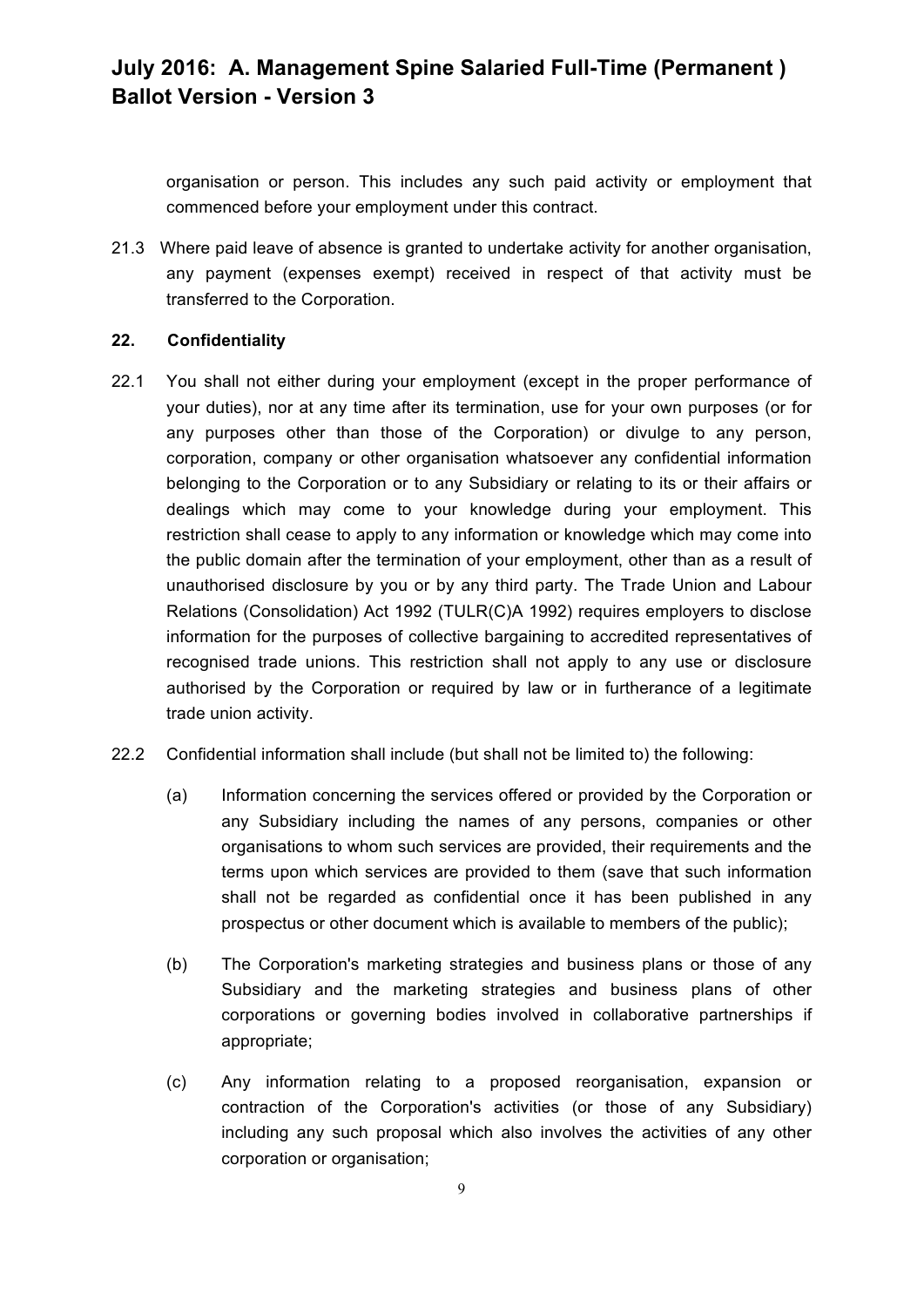- (d) Financial information relating to the Corporation or any Subsidiary (save to the extent that such information is included in published audited accounts);
- (e) Details of:
	- (i) Employees of the Corporation or any Subsidiary, the remuneration and other benefits paid to them and their experience, skills and aptitudes and/or
	- (ii) Any arrangements for the supply of personnel to the Corporation or any Subsidiary by a third party provider;
- (f) Any information which you have been told is confidential or which you might reasonably expect to be confidential;
- (g) Any information which has been given to the Corporation or any Subsidiary in confidence by students or other persons, companies or organisations.
- 22.3 Notwithstanding the above, the Corporation affirms that professional staff have freedom within the law to question and test received wisdom relating to academic matters, and to put forward new ideas, and controversial or unpopular opinions about academic matters without placing themselves in jeopardy or losing the jobs and privileges they have at the Corporation.
- 22.4 All records, documents and other papers (together with any copies or extracts thereof) made or acquired by you in the course of your employment shall be the property of the Corporation and must be returned to it upon request on the termination of your employment.
- 22.5 Nothing in this contract, and in particular this Clause 22, is intended to prejudice your rights in relation to any protected disclosure under the meaning of Section 43A of the Employment Rights Act 1996, as amended from time to time ( Whistleblowing).
- 22.6 Any request received by you under the Freedom of Information Act 2000 will be forwarded to [your Line Manager/HR Department/Information Officer] for consideration. Under no circumstances should you respond to such a request directly.

#### **23. Data Protection**

You agree to abide by the Corporation's Data Protection Policy available at [INSERT LINK] as amended from time to time and the provisions of the Data Protection Act 1998 when handling personal data in the course of employment including personal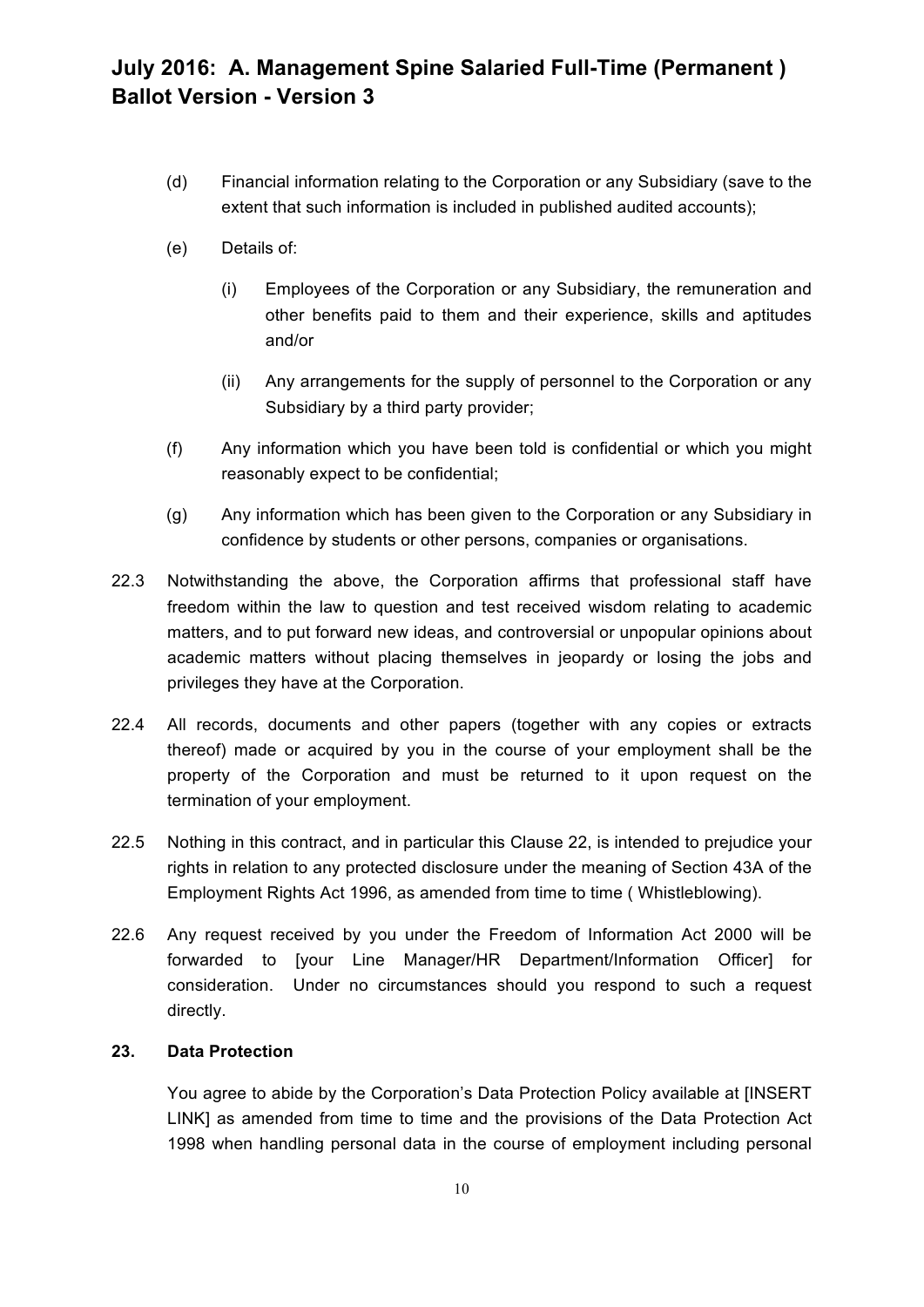data relating to any employee, student, client, supplier or agent of the Corporation or any subsidiary.

#### **24. Copyright**

- 24.1 The copyright in all records, documents and course materials produced or made by you in the course of your employment after your appointment to the Corporation , shall belong to the Corporation.
- 24.2 The copyright of any work or design compiled, edited or otherwise brought into existence by you as a scholarly work for the purposes of furthering your professional career shall belong to you. "Scholarly work" includes items such as books, contributions to books, articles and conference papers, and shall be construed in the light of the common understanding of the phrase in further and higher education.

#### **25. Grievances**

- 25.1 If you have a grievance relating to your employment, you are entitled to invoke the Corporation's Grievance Procedure which is available from [INSERT LOCATION].
- 25.2 You may from time to time be required to participate in some capacity in an employee grievance.

#### **26. Disciplinary Procedures**

- 26.1 The Corporation expects reasonable standards of performance and conduct from its employees. Details of the Corporation's Procedures can be found at [INSERT LOCATION] together with the Staff Code of Conduct.
- 26.2 You may from time to time be required to participate in some capacity in a disciplinary procedure.

#### **27. Capability Procedures**

The Corporation has procedures in place designed to assist and encourage all employees to achieve and maintain standards of job performance. The aim is to ensure consistent and fair treatment for all and to assist any employee who is considered to be experiencing difficulties in performing satisfactorily the duties required of the post to which s/he was appointed. Details of the Corporation's Procedures can be found at [INSERT LOCATION]

#### **28. Protected Disclosures - Whistleblowing**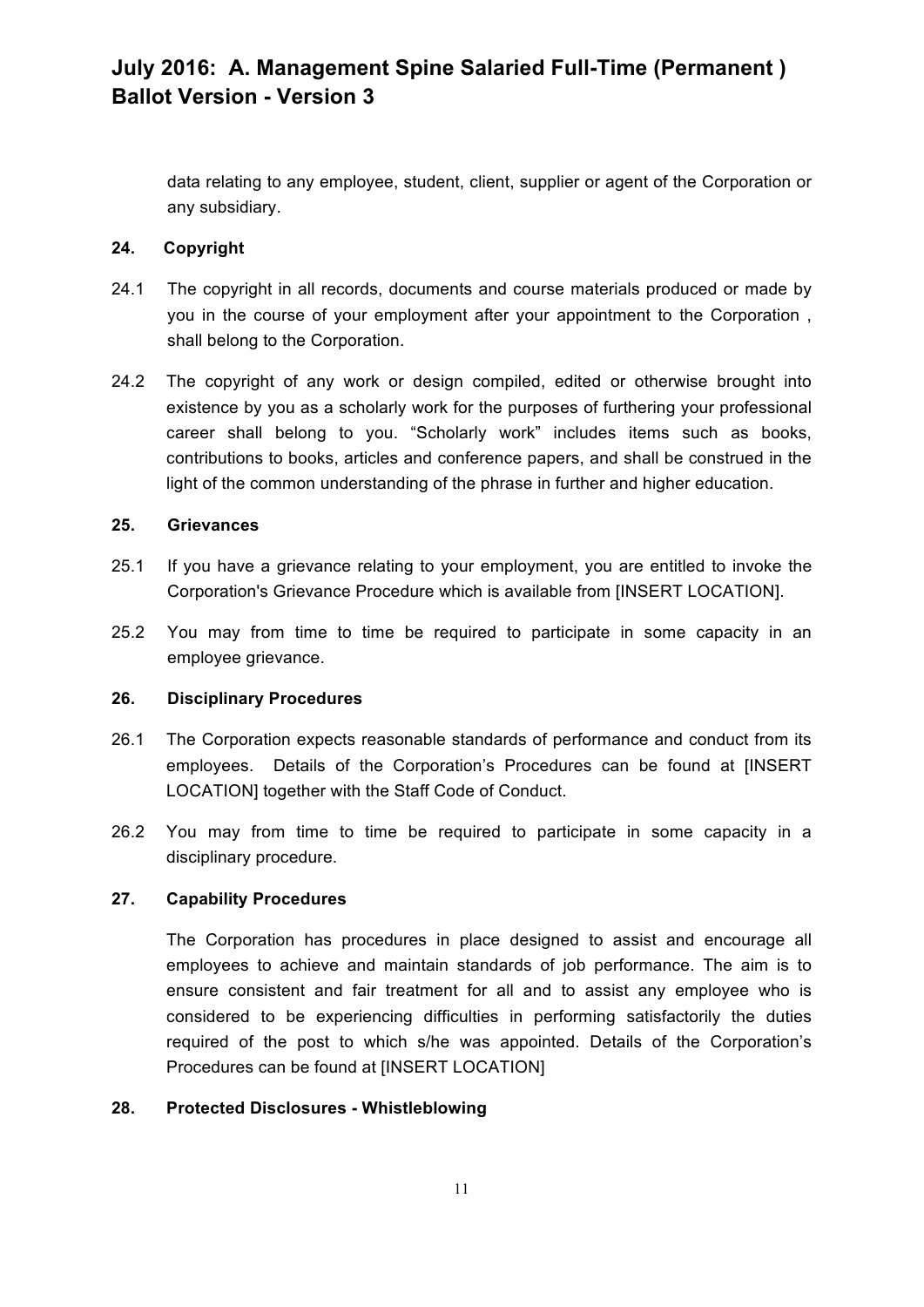If you have concerns regarding activities including but not limited to malpractice, fraud or corruption within the Corporation and /or any of its subsidiaries you should refer to the Corporation's Whistleblowing Policy which can be found at [INSERT LOCATION] to assist you in raising your concerns.

#### **29. Safeguarding Children and Adults**

The Corporation has policy and procedures in place which set out the statutory safeguarding responsibilities of Further Education Colleges, as well as good practice recommendations, in relation to children and adults. All employees are required to adhere to the Corporation's Safeguarding Policy and associated procedures and guidance, which may be varied by the Corporation from time to time. Details can be found at [INSERT LOCATION].

#### **30. Social Networking**

You should be aware that the internet is provided primarily for business use. The Corporation recognises that many employees use the internet, including social media for personal and business purposes. You should therefore have due regard to the Corporation's Social Media and/or Email Policy and/or Acceptable Usage Policy when using the internet including social media for personal and business purposes.

#### **31. Monitoring of Telecommunications**

In accordance with the Corporation's policies, the Corporation has the right to monitor any and all aspects of its telephone and computer systems that are made available to you and to monitor, intercept and/or record any communications made by you, including any type of telephone, e-mail or Internet communications, for any purposes authorised under the Telecommunications (Lawful Business Practice) (Interception of Communications) Regulations 2000 and any amending or supplementary legislative or regulatory requirements.

#### **32. Criminal Acts**

In the event that you are under caution, arrested, charged with, and/or convicted of, a criminal act, you will advise the Corporation's Human Resources Department immediately. Failure to do so may result in disciplinary action.

### **33. Anti-Bribery and Corruption**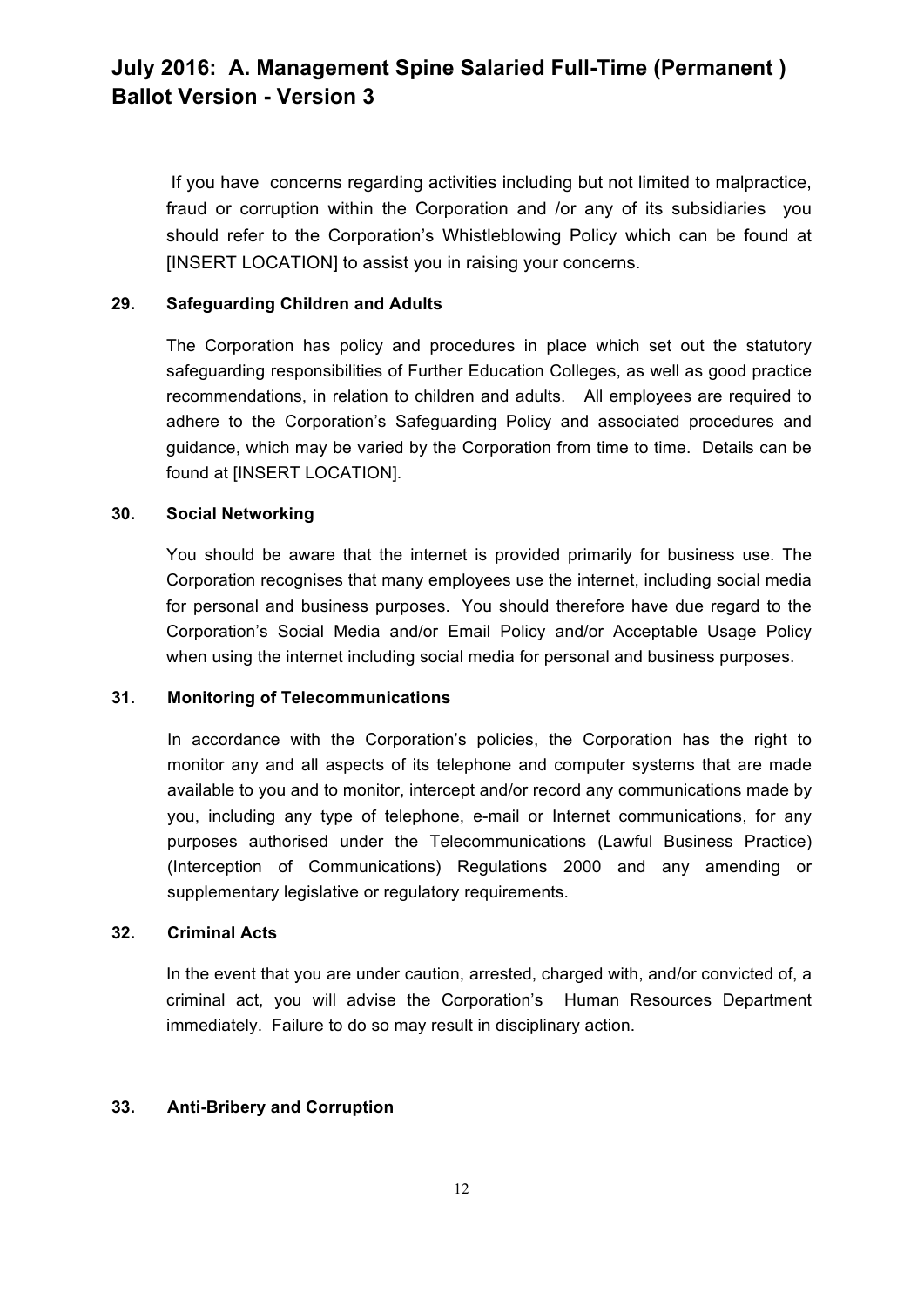- 33.1 Every employee and individual acting on the Corporation's behalf is responsible for maintaining the Corporation's reputation and for conducting their duties honestly and professionally. In accordance with this, you are required to adhere to the Corporation's Anti-Bribery Policy. Details can be found at [INSERT LOCATION].
- 33.2 You agree that you will report any suspicious conduct that may amount to a bribe being offered, promised, given, requested or accepted (either involving you or another employee or person acting for, or on behalf of, the Corporation) immediately to the relevant individuals within the Corporation in accordance with the Anti-Bribery Policy.

#### **34. Trade Union Membership**

- 34.1 You have the right to belong to a trade union of your choice. The following trade union[s] are currently recognised by the Corporation: [ENTER TU DETAILS AND RELEVANT BARGAINING GROUP].
- 34.2 The Corporation will provide information to the recognised trade unions to allow them to organise within the college. Your details will be provided unless you notify us, in writing, that you do not wish your name to be provided**.**

#### **35. Termination of Employment**

- 35.1 After the successful completion of any probationary period, the Corporation may terminate your employment by giving you in writing whichever is the greater of:
	- (a) 3 months' notice
	- (b) one weeks' notice for each year of service, up to a maximum of twelve weeks' notice.
- 35.2 You may terminate your employment at any time by giving the Corporation 3 months' notice in writing
- 35.3 The Corporation may terminate your employment without notice or without compensation in lieu of notice if you are found guilty of gross misconduct.
- 35.4 During any period of notice of termination (whether given by you or the Corporation), the Corporation shall be under no obligation to assign any duties to you and shall be entitled to exclude you from its premises ("garden leave"), although this will not affect your right to receive your normal salary and other contractual benefits. If you are required to take '"garden leave" during the notice period, Clause 21 shall continue to apply.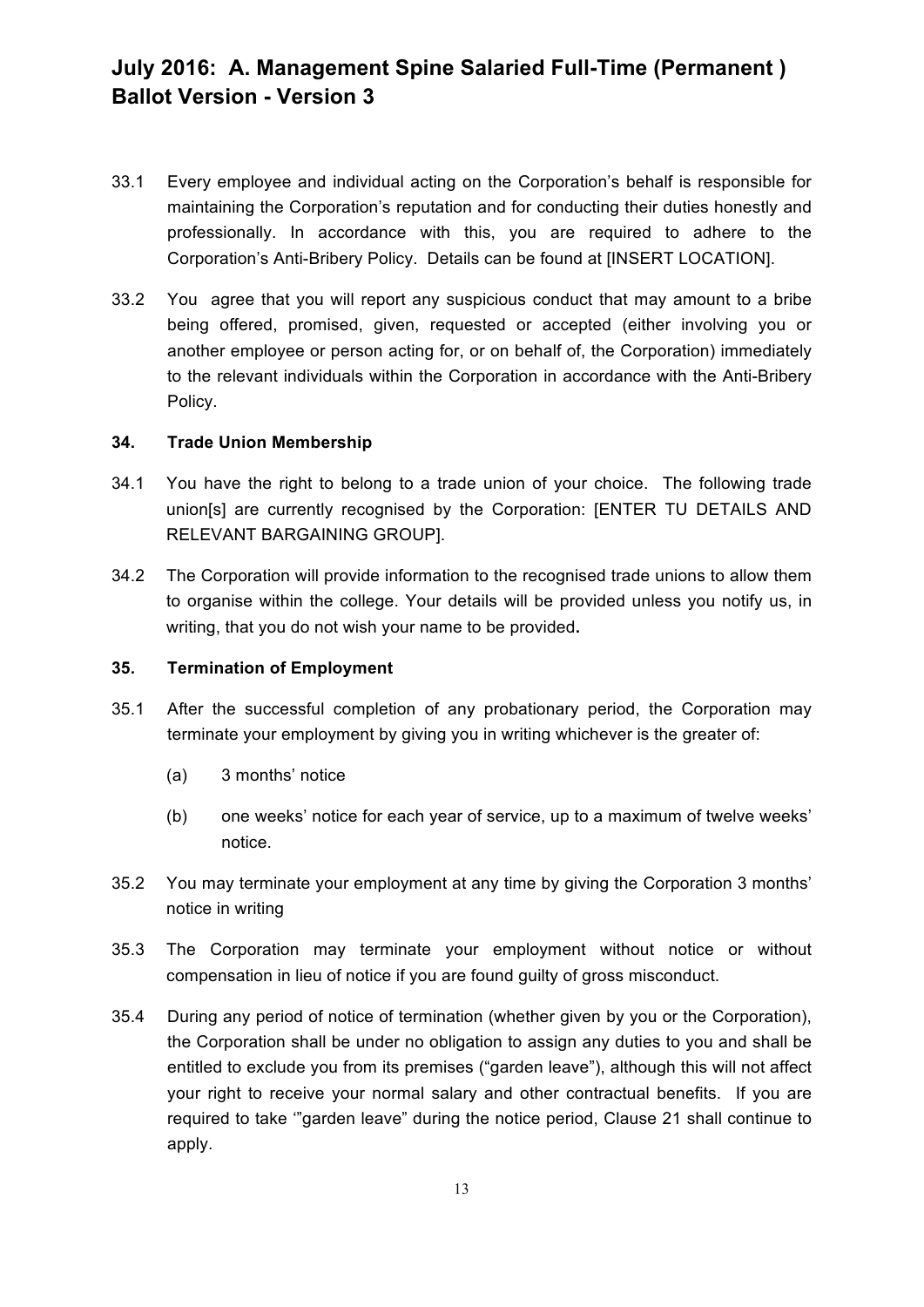#### **36. Return of Corporation Property**

- 36.1 Upon the termination of your employment (for whatever reason) you hereby agree to return to the Corporation all [documents, student work, IT equipment, books, office equipment, keys, security passes, credit cards, college car *– delete/amend as appropriate*] and any other property belonging to the Corporation. This includes all documents and information whether stored electronically or as hard copy.
- 36.2 All Corporation property must be returned no later than your last date of employment with the Corporation. You are also required to return to the Corporation any college property that may come into your possession after your employment ends.
- 36.3 It is your responsibility to return Corporation property. With reference to Clause 14, (Deductions) you hereby agree that any failure to return such property will entitle the Corporation to withhold the whole or any part of any wages due to you from the Corporation up to the second hand replacement cost of the non-returned property. The Corporation reserves the right to issue legal proceedings against you in the event that it is unable to recover, by way of a withholding of salary a sum representing up to the second hand replacement cost of the property which is unreturned.

#### **37. Collective Agreements**

National collective agreements which are currently in existence (as set out in Appendix 1) are expressly incorporated into this contract. These agreements may be varied from time to time following negotiations with the recognised trade unions through the Wales Negotiations Committee Further Education (WNCFE).

#### **38. Prior and subsequent agreements**

- 38.1 This Contract of Employment and Collective Agreements listed in Appendix 1 are in substitution for any previous letters of appointment or contracts of employment.
- 38.2 Any changes in the terms and conditions of employment applicable to staff appointed by the Corporation on the terms and conditions set out herein, which may be agreed after the date of this Contract between the Corporation and any trade unions recognised by the Corporation in respect of such staff, shall be incorporated automatically into your Contract of Employment.
- 38.3 Any future national collective agreements reached after the date of this contract through the WNCFE will be expressly incorporated into this contract in accordance with the procedures set out in the National Recognition Agreement.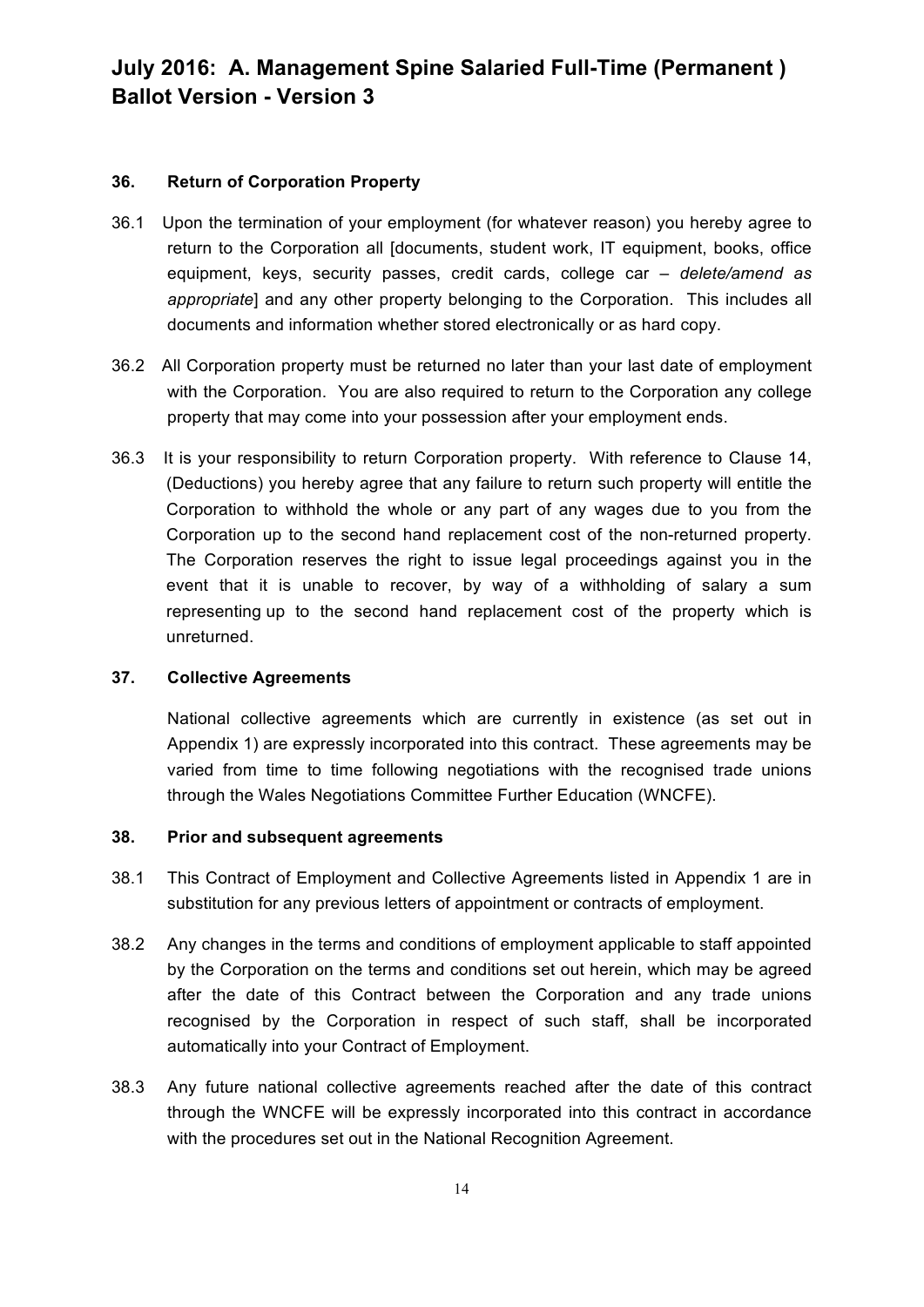#### **39. Interpretation**

In this contract "Subsidiary" means any company, association, society or other entity directly or indirectly controlled by the College, for which purpose 'control' means either ownership of more than 50% of the voting share capital (or equivalent right of ownership) of such company, association, society or other entity or power to direct its policies and management whether by contract, statute or otherwise.

#### **40. Applicable Law**

English and Welsh law shall apply to this Contract and the parties to this Contract submit to the jurisdiction of the courts of England and Wales.

#### **41. Reporting cases of misconduct or professional incompetence**

- 41.1 It is a statutory requirement for the Corporation to refer information to the Disclosure and Barring Service when an employee has been removed from regulated activity because the Corporation believes s/he has engaged in relevant conduct, or posed a risk of harm to children or vulnerable adults, or when an employee leaves their post in circumstances where they would or might otherwise have been removed because they harmed, or posed a risk of harm to a child or vulnerable adult.
- 41.2 In accordance with the Education (Supply of Information) (Wales) Regulations 2009 the Corporation will report to the General Teaching Council for Wales (or any successor body formed to monitor professional standards within the FE Sector), cases of misconduct, professional incompetence or conviction of a relevant offence of a registered teacher or member of staff, which results in the Corporation ceasing to engage the services of the person.

#### **42. Education Workforce Council (EWC)**

You are required to be registered by the EWC. You are therefore subject to the rules and regulations of this body.

#### **43. Post Termination Restrictions**

Either :

There are no Post Termination Restrictions for this post.

OR

The Post Termination Restrictions are set out in Appendix 2.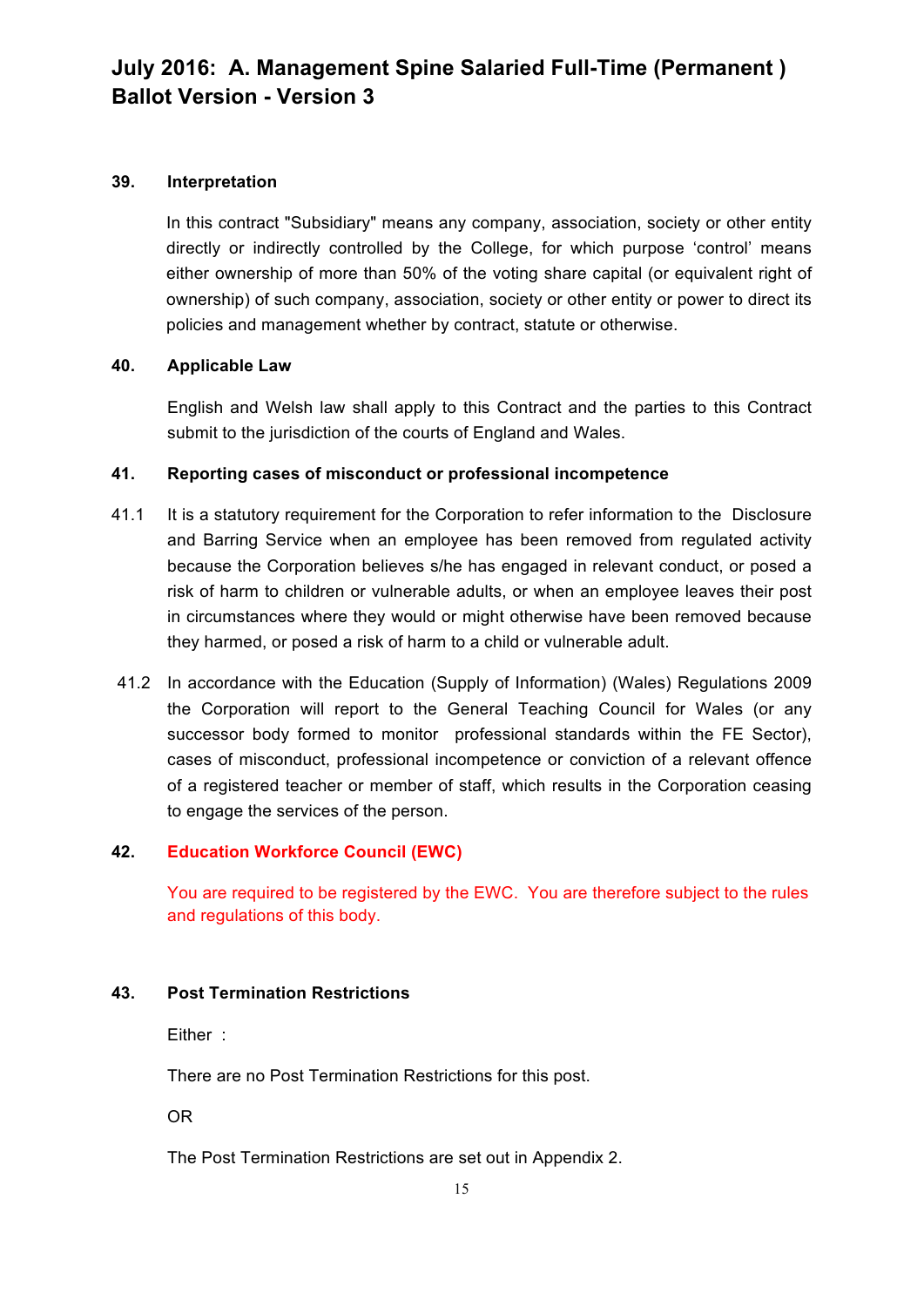### **Declaration**

| I hereby confirm my agreement to the terms and conditions set out above. |      |
|--------------------------------------------------------------------------|------|
|                                                                          |      |
| (Name of Employee)                                                       |      |
|                                                                          | Date |

(For and on behalf of the Corporation)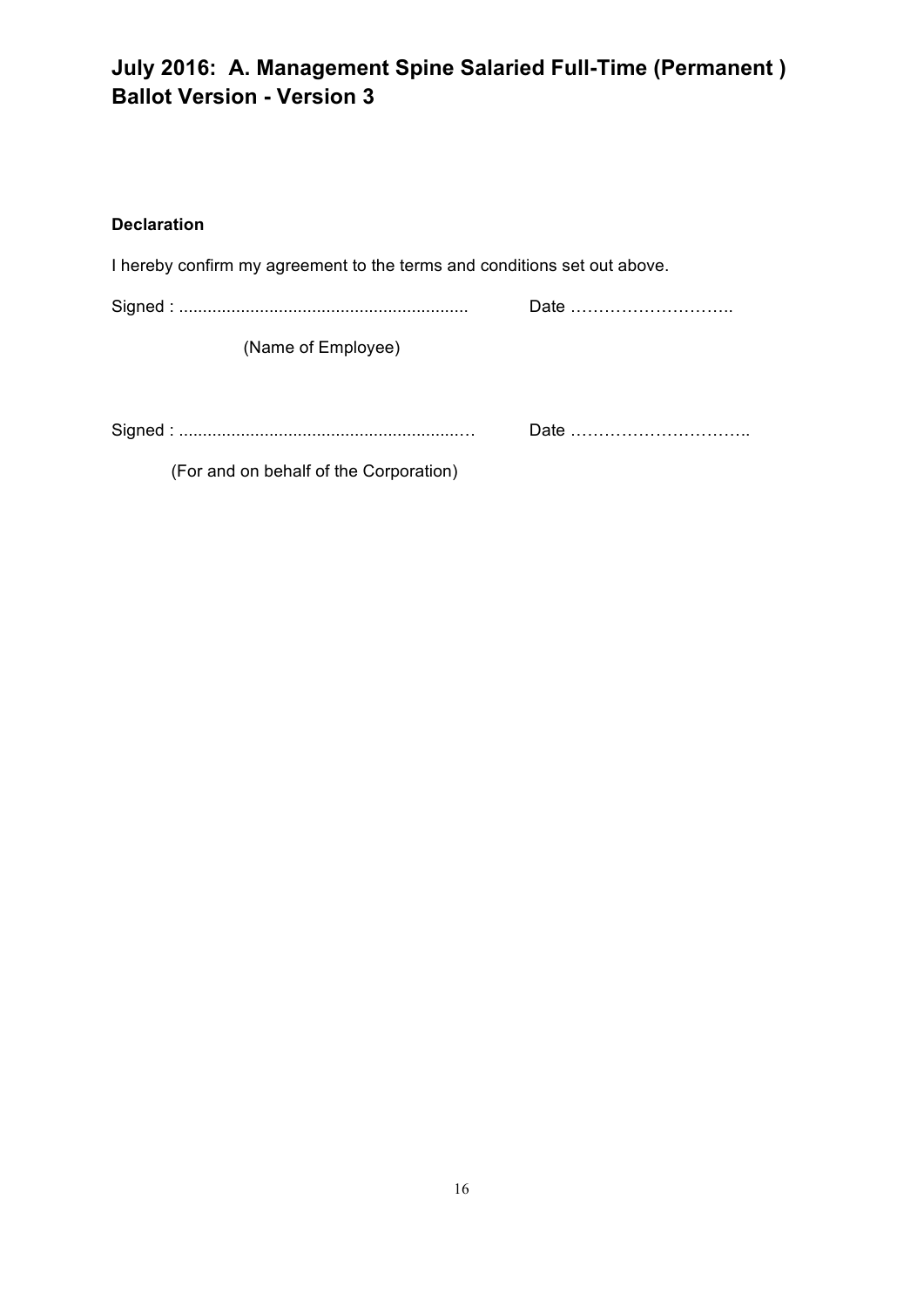# **Appendix 1 – Collective Agreements**

1. Pay Wales Agreement Year 3 (2005/6)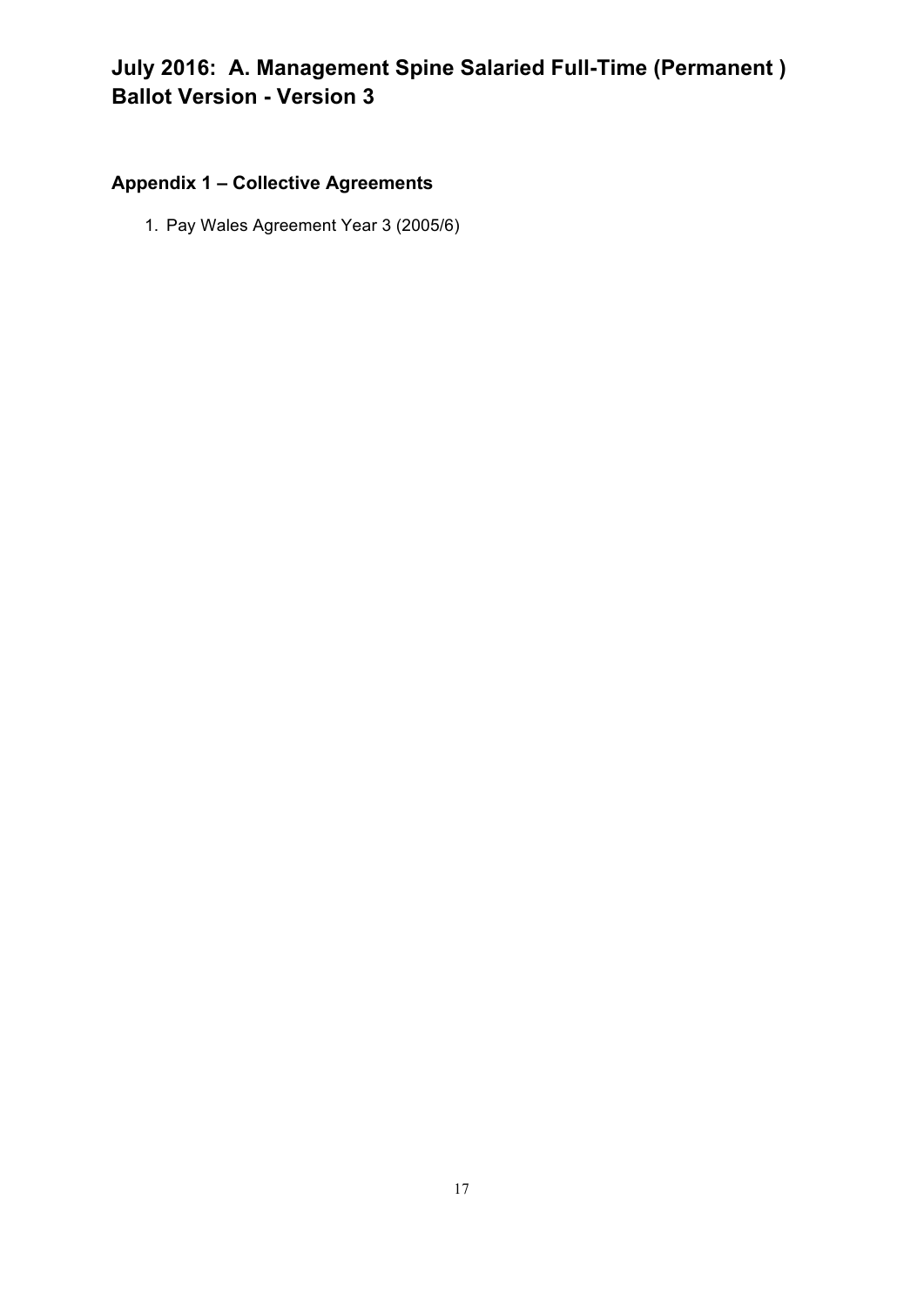### **Appendix 2**

### **1 Post-termination Restrictions**

- 1.1 For the purposes of Clause 1.2 below, the following words shall have the following meanings:
	- (a) "Client" shall mean any person, corporation, company or other organisation to whom or which the Corporation supplied services during the twelve months preceding the Termination Date and with whom or which, during such period, you had personal dealings in the course of your employment but shall exclude any such person who was enrolled as a student on a publicly funded course with the Corporation and any such organisation which distributes public funds for education and training purposes;
	- (b) "Restricted Services" shall mean any services which are the same as or similar to any services supplied by the Corporation with which your duties were concerned or for which you were responsible during the twelve months immediately preceding the Termination Date;
	- (c) "Termination Date" shall mean the date of termination of your employment.
- 1.2 You hereby undertake that you will not during a period of twelve months immediately following the Termination Date without the prior written consent of the Corporation whether by yourself, through your employees or agents or otherwise howsoever and whether on your own behalf or on behalf of any other person, corporation, company or other organisation, directly or indirectly:
	- (a) solicit business from or canvass any Client if such solicitation or canvassing is in respect of Restricted Services;
	- (b) supply Restricted Services to any Client;
	- (c) solicit or induce or endeavour to solicit or induce any person who is on the Termination Date employed by the Corporation in a managerial capacity or as a member of its academic staff to cease working for or providing services to the Corporation, whether or not any such person would thereby commit a breach of contract;
	- (d) employ or otherwise engage in the supply of Restricted Services to any Client any person who is on the Termination Date, or was during the twelve months preceding the Termination Date, employed by the Corporation in a managerial capacity or as a member of its academic staff.